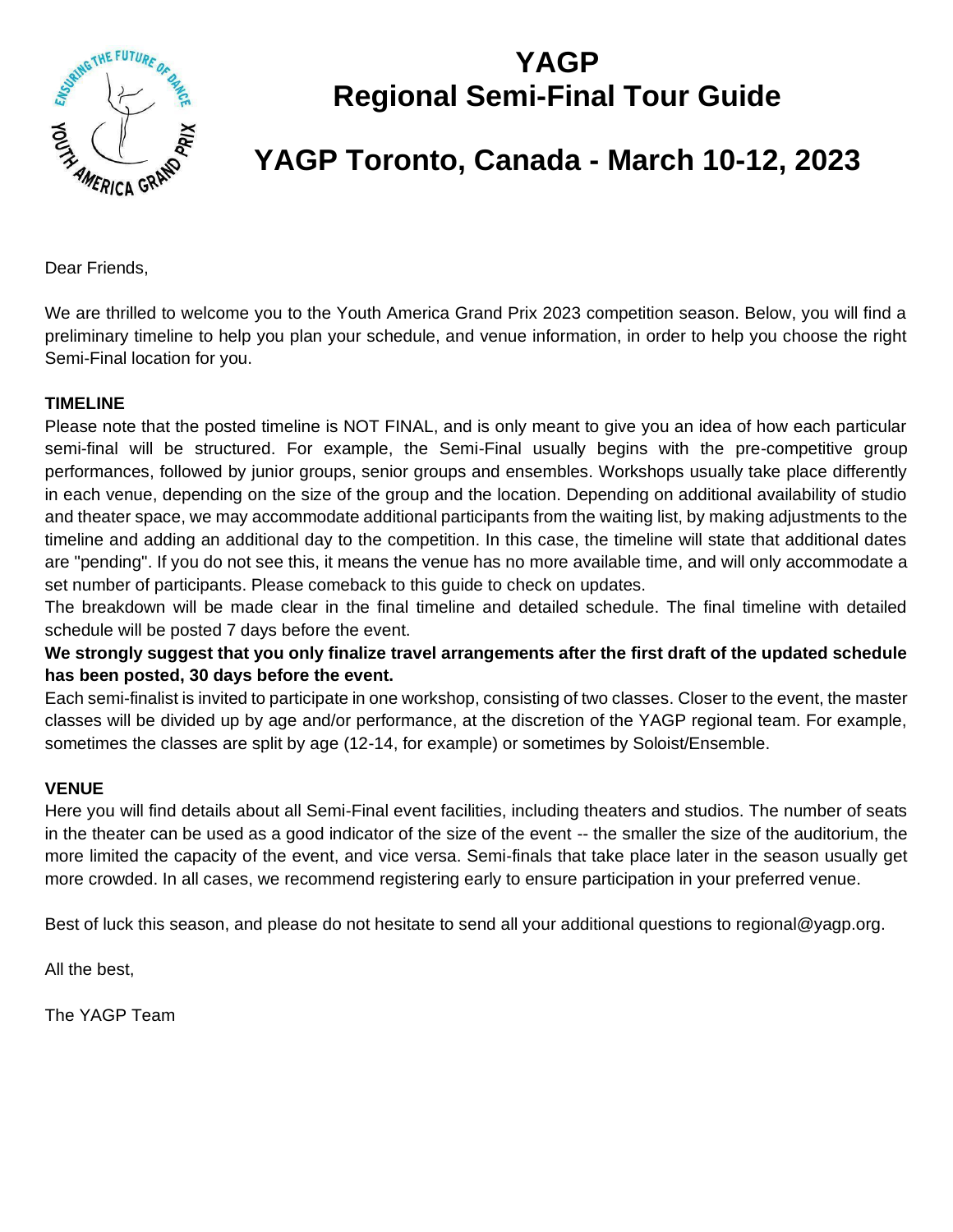# **YAGP 2023 Toronto, Canada**

### **Important Information**

## **About the Venue:**

The competition will take place at the John Bassett Theatre, which is part of the Metro Toronto Convention Centre, conveniently attached to the InterContinental hotel and located within walking distance to Toronto's main attractions, including the CN Tower. The Metro Toronto Convention Centre has a food court with a variety of options for breakfast, lunch and dinner. Theater located close to the Lake Ontario waterfront, with many restaurants, shopping and entertainment options in the area. Toronto has a lot of convenient flights and is great for those who wish to fly in and prefer not to drive, however please keep in mind that flights may be affected by the weather.

### **Theater:**

**Theater**: Metro Toronto Convention Centre John Bassett Theatre **Address**: 255 Front Street West Toronto, Ontario M5V 2W6, Canada **Website:** <https://www.mtccc.com/facility/rooms-and-spaces/theatre/> **Stage Size:** 46' x 48' **Auditorium Size**: 1,232 **Nearby restaurants:** A variety of options within a short walking distance **Parking:** North Parking Lot \$25 per day, conveniently located within the same block as John Bassett Theatre



### **Studios - Pending**